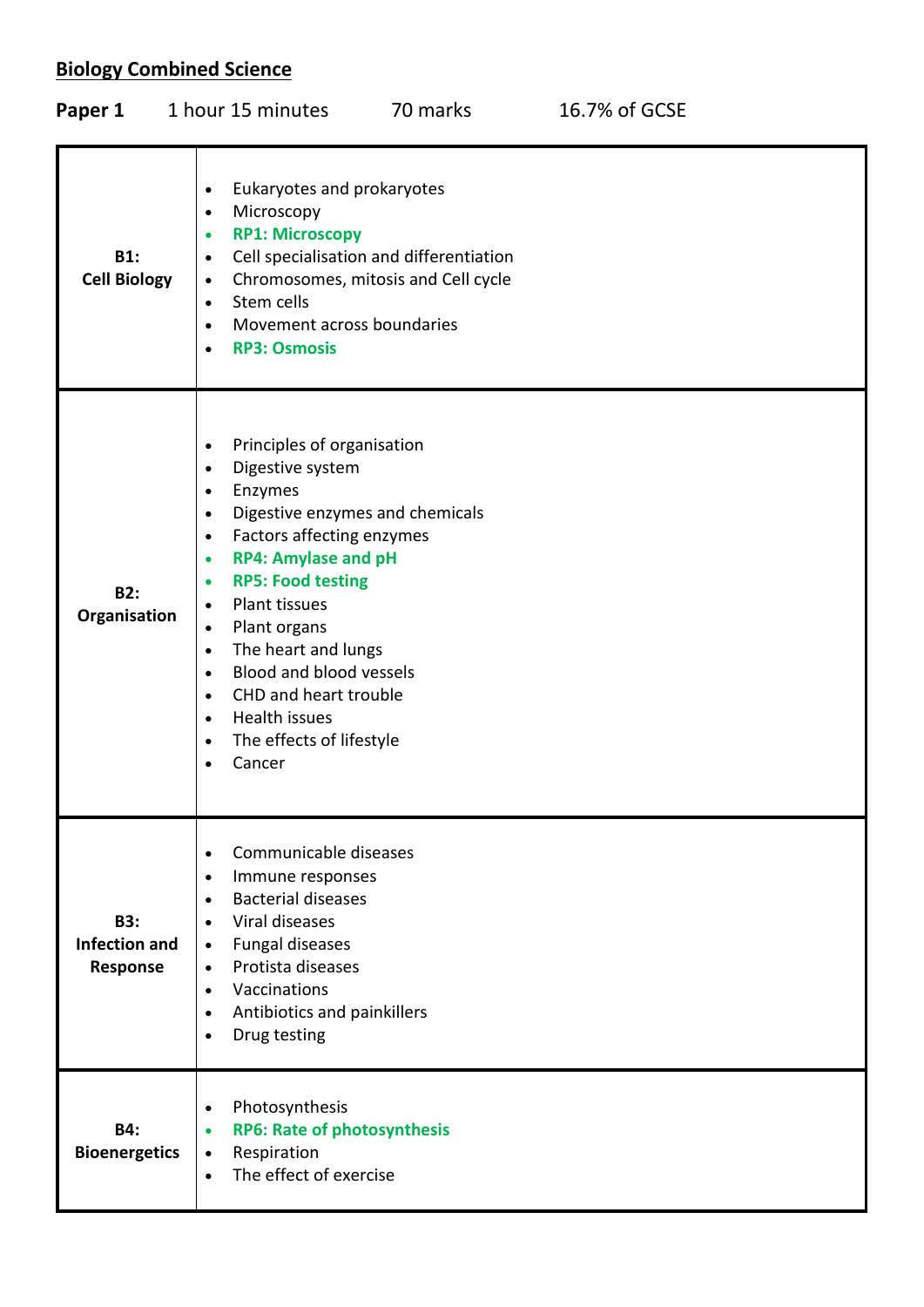# **Biology Combined Science**

| Paper 2                                                  | 1 hour 15 minutes                                                                                                                                                                                                                                                                                                                                                                              | 70 marks                                                                                              | 16.7% of GCSE |
|----------------------------------------------------------|------------------------------------------------------------------------------------------------------------------------------------------------------------------------------------------------------------------------------------------------------------------------------------------------------------------------------------------------------------------------------------------------|-------------------------------------------------------------------------------------------------------|---------------|
| <b>B5:</b><br><b>Homeostasis</b><br>and response         | $\bullet$<br>Human nervous system<br>$\bullet$<br>Human reflexes<br>$\bullet$<br><b>RP7: Reaction time</b><br>$\bullet$<br>Human endocrine system<br>$\bullet$<br>Controlling blood glucose & diabetes<br>$\bullet$<br>Hormones and the menstrual cycle<br>$\bullet$<br>$\bullet$                                                                                                              | Homeostasis basics and negative feedback<br>Using hormones for contraception and to treat infertility |               |
| <b>B6:</b><br>Inheritance,<br>variation and<br>evolution | Classification of living organisms<br>$\bullet$<br>Reproduction and meiosis<br>$\bullet$<br>DNA and the genomes<br>$\bullet$<br>Genetic inheritance<br>$\bullet$<br>$\bullet$<br>Predicting inheritance<br>$\bullet$<br>Selective breeding<br>$\bullet$<br>Genetic engineering<br>$\bullet$<br>Evolution (natural selection)<br>$\bullet$<br>Fossils and extinction<br>$\bullet$               | Inherited disorders and sex determination                                                             |               |
| <b>B7:</b><br><b>Ecology</b>                             | Communities and competition<br>$\bullet$<br><b>Biotic and abiotic factors</b><br>$\bullet$<br><b>RP9: Field investigations</b><br>$\bullet$<br>Adaptations in plants & animals<br>$\bullet$<br>$\bullet$<br>Material cycling<br>$\bullet$<br>Waste management & land use<br>$\bullet$<br>Deforestation and peat destruction<br>$\bullet$<br><b>Global warming</b><br>$\bullet$<br>Biodiversity | Levels of organisation and feeding relationships                                                      |               |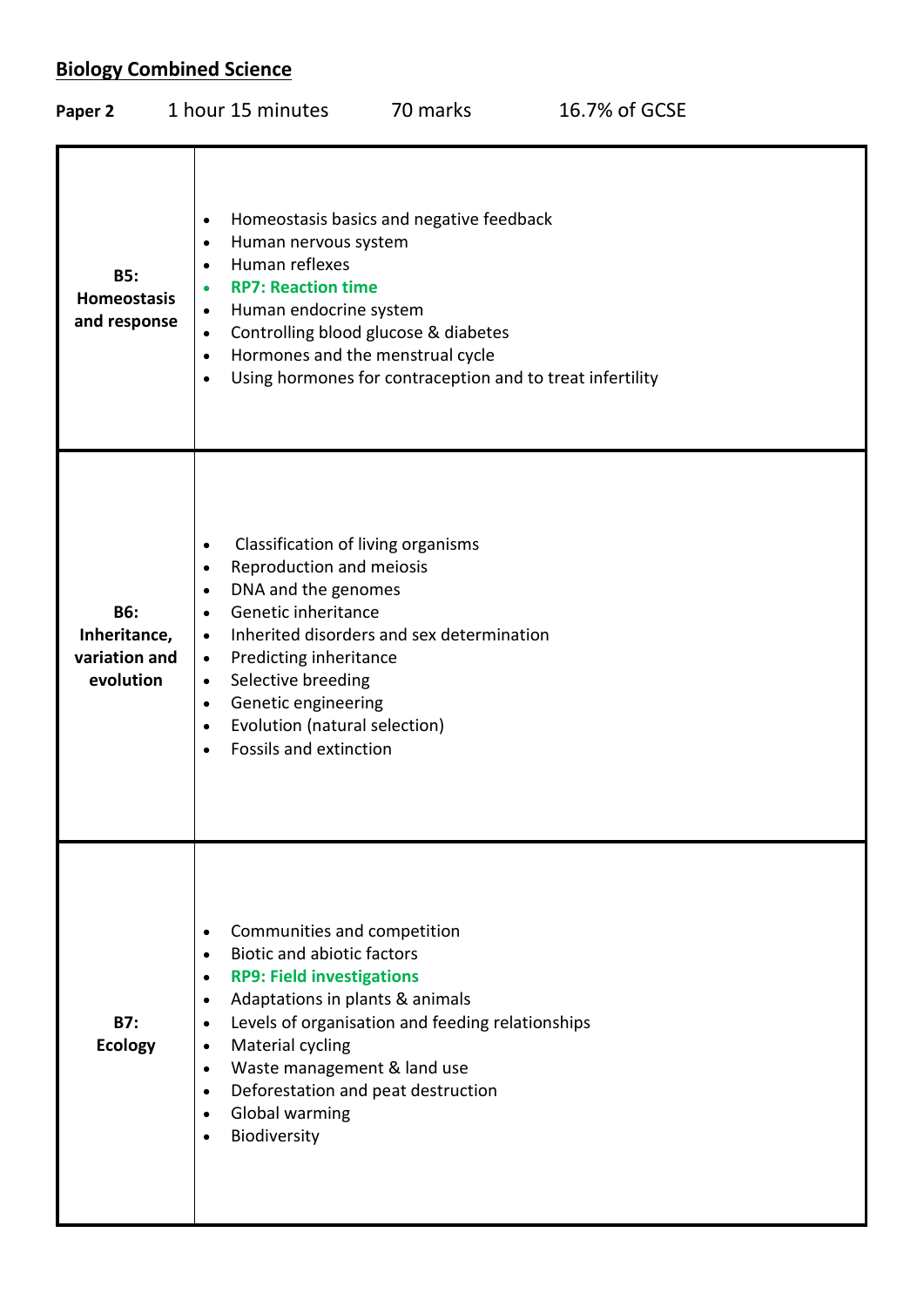**B1: Cell Biology B1: Cell Biology**

#### **Eukaryotes and prokaryotes**

- Plant and animal cell (eukaryotes) organelles and function
- Bacterial (prokaryote) cell structure
- Size comparisons of each cell type

#### **Microscopy**

- Developments in techniques over time
- Electron microscope improvement in knowledge
- Calculate magnification

**RP1: Microscopy** - Use a light microscope to observe, draw and label a selection of plant and animal cells. A magnification scale must be included.

- Observe, draw and label microscope diagrams of animal and plant cells
- Calculate magnification

### **Cell specialisation and differentiation**

- Specialised animal cells sperm, nerve and muscle
- Specialised animal cells root hair cell, xylem and phloem
- Animal cell differentiation timing and types
- Plant cell differentiation timing and types

#### **Chromosomes, mitosis and Cell cycle**

- Chromosomes make up
- Stages of mitosis
- Importance of mitosis

#### **Stem cells**

- Definition of a stem cell
- Function of stem cell in embryos, adults and meristem in plants.
- Uses of embryotic stem cells
- Uses of meristem cells
- Treatment using stem cells
- Ethics of stem cell use

#### **Movement across boundaries**

- Describe type of particles and their movement in diffusion
- Factors affecting diffusion
- Adaptations to make diffusion efficient
- Describe type of particles and their movement in osmosis
- Describe type of particles and their movement in active transport
- Explain the differences between the three processes

**RP3: Osmosis –** Investigate the effect of a range of concentrations of salt or sugar solutions on the mass of plant tissue.

- Calculations linked to osmosis
- Plot, draw and interpret appropriate graphs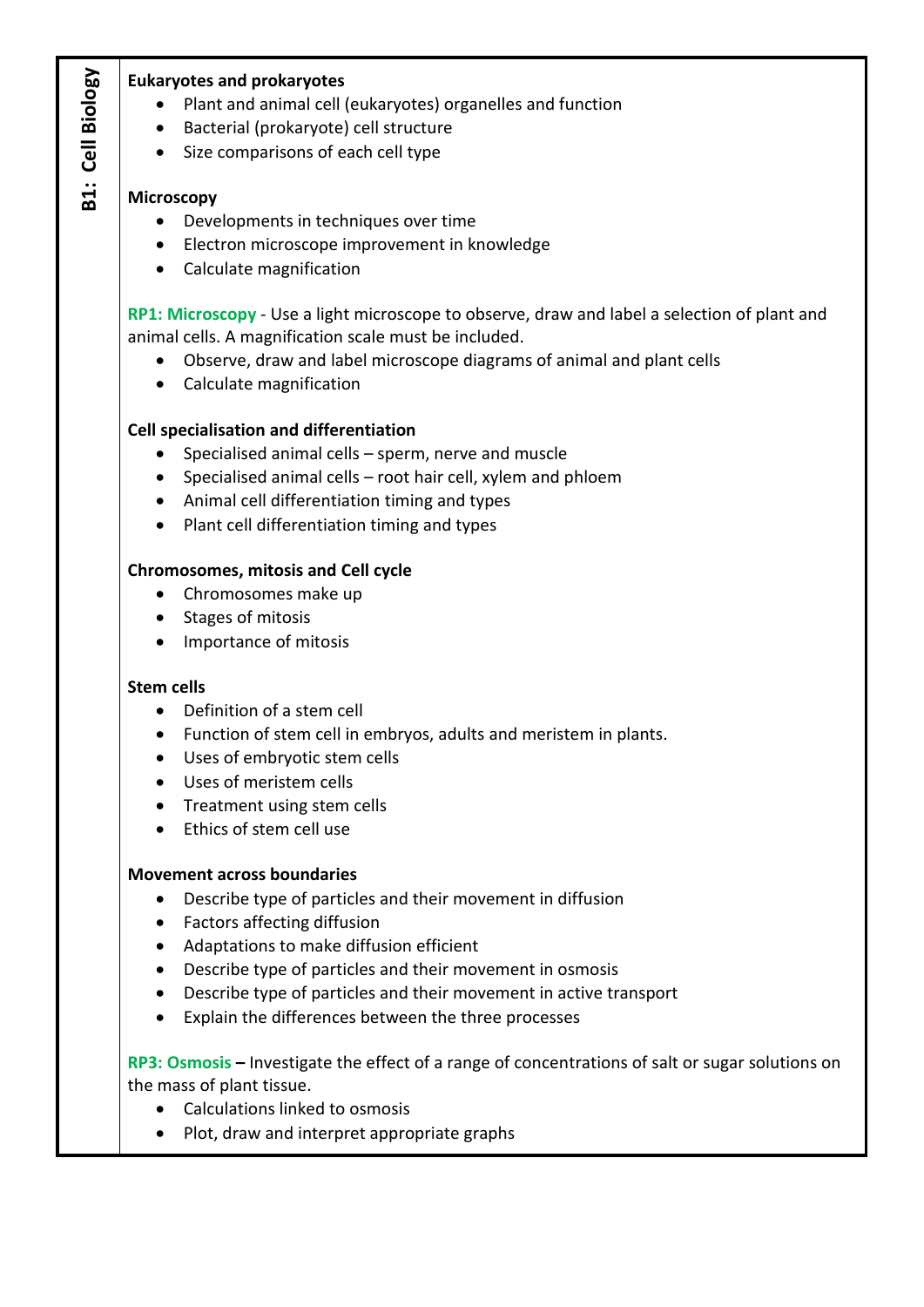### **Principles of organisation**

• Structure and function of cells, tissues, organs and organ systems.

#### **Digestive system**

- Structure and function of the digestive system
- Function of each organ of the digestive system
- Definition of metabolism
- Rate of reaction calculations

#### **Enzymes**

• Lock and key theory

### **Digestive enzymes and chemicals**

- Site of production of lipase**,** protease and amylase.
- Site of use of lipase**,** protease and amylase.
- Role of lipase**,** protease and amylase.
- Site of bile production
- Role of bile in digestion
- Role of hydrochloric acid in digestion

#### **Factors affecting enzymes**

- Effect of pH on rate of enzyme action
- Effect of temperature on rate of enzyme action
- Effect of concentration of substrate on rate of enzyme action
- Effect of concentration of enzyme on rate of enzyme action

#### **RP4: Amylase and pH** - investigate the effect of pH on the rate of reaction of amylase enzyme

Method of testing for the optimum enzyme pH

**RP5: Food testing** - Use qualitative reagents to test for a range of carbohydrates, lipids and proteins.

- Method, reagent used and positive/negative results when testing for lipids
- Method, reagent used and positive/negative results when testing for proteins
- Method, reagent used and positive/negative results when testing for reducing sugars
- Method, reagent used and positive/negative results when testing for starch

#### **Plant tissues**

 Explain the link between the structure and function of epidermal tissues, palisade mesophyll, spongy mesophyll, meristem tissues, xylem and phloem

#### **Plant organs**

- Structure of a leaf
- Function of each layer of a leaf's structure
- Structure and adaptations of root hair cells.
- Structure and adaptations of xylem
- Structure and adaptations of phloem
- Transpiration
- Effect of temperature, humidity, air movement and light intensity on the rate of transpiration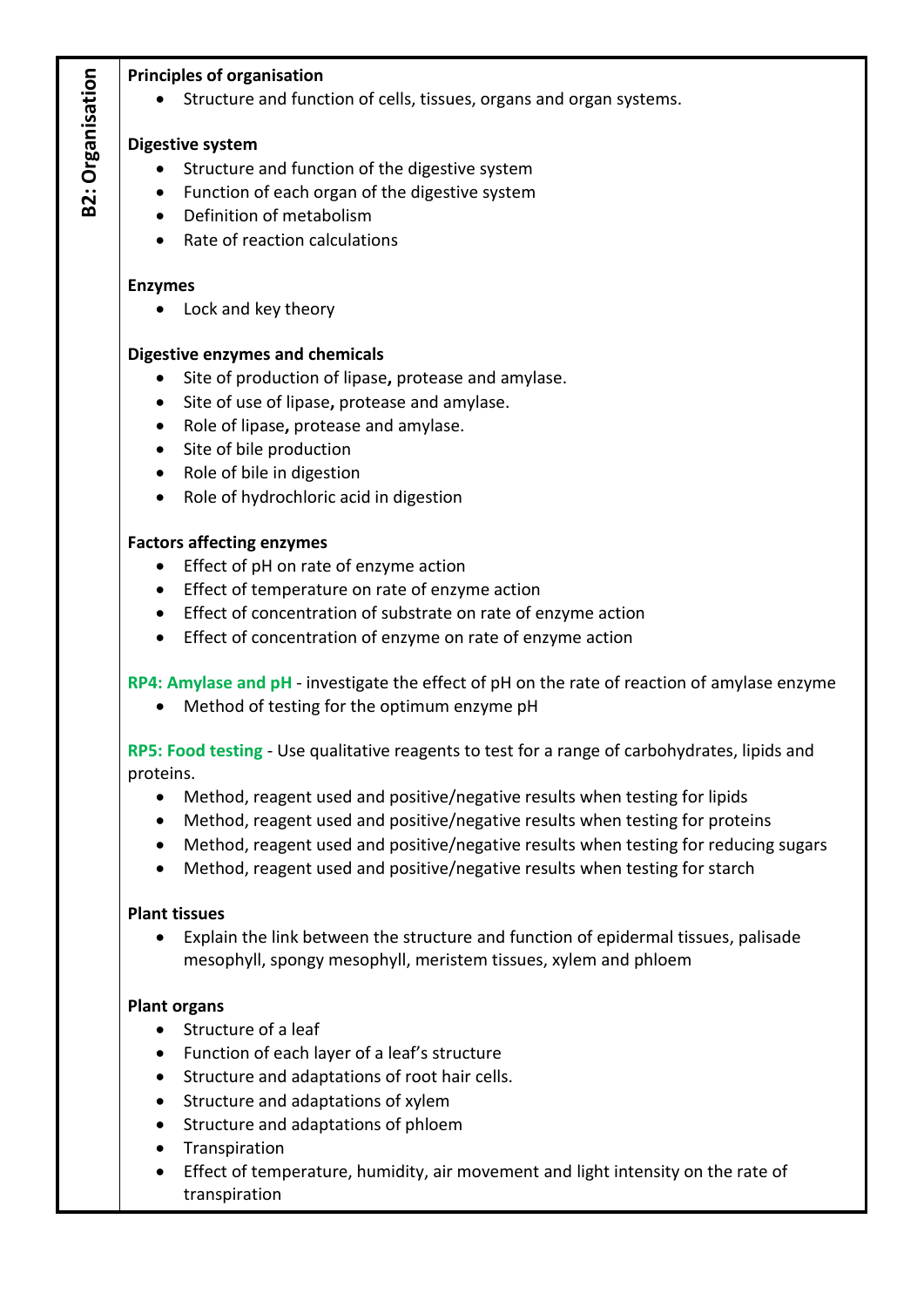#### **The heart and lungs**

- Structure and function of the heart
- Structure and function of the lungs

## **Blood and blood vessels**

- Structure of blood
- Function of each blood component
- Adaptation of blood cells for their function
- Types of blood vessels
- Link structure to function
- Calculation of blood flow

### **CHD and heart trouble**

- Evaluate advantages and disadvantages of treating cardiovascular disease (CHD, leaky values and heart failure)
- Describe how CHD occurs.

### **Health issues**

- Definition of non-communicable disease
- Definition of health
- Definition of disease
- Interaction of diseases
- Interpretation of disease data/graphs
- Sampling techniques related to health surveying

## **The effects of lifestyle**

- Discuss global, national or local human and financial cost of non-communicable disease
- Risk factors linked to certain diseases
- Interpretation of disease data/graphs
- Sampling techniques related to health surveying

#### **Cancer**

- Describe how cancer develops
- Benign vs malignant tumours
- Risk factors linked to different cancers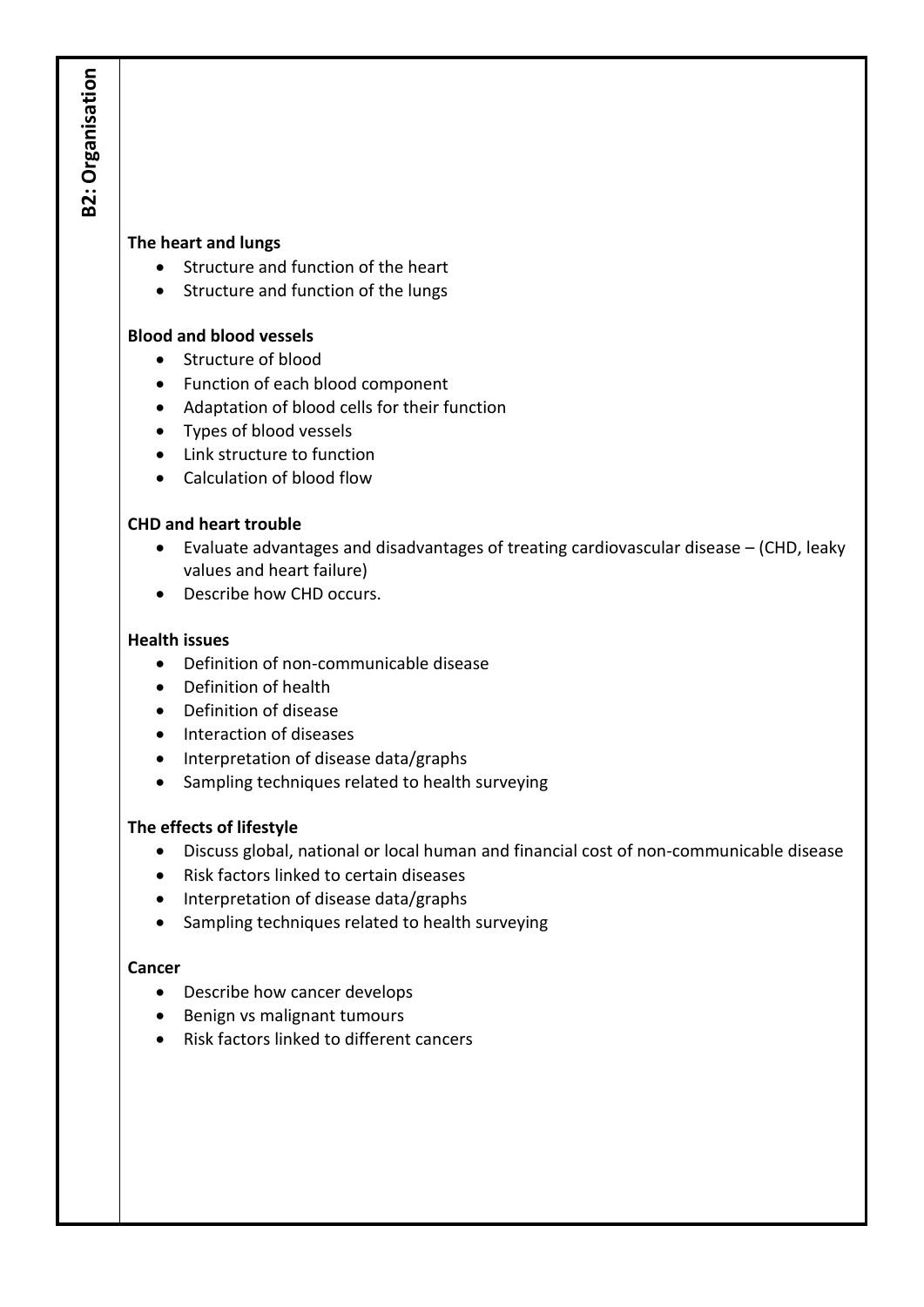### **Communicable diseases**

- Definition of communicable disease
- Definition of pathogen
- Methods of spreading
- Prevention of spread of disease
- How bacteria cause people to feel unwell
- How viruses cause people to feel unwell

#### **Immune responses**

- Non-specific human defence systems
- The defence role of phagocytosis
- The defence role of antibody production
- The defence role of antitoxin production

#### **Bacterial diseases**

- Knowledge of symptoms and spreading method of Salmonella
- Knowledge of symptoms, spreading method and treatment of Gonorrhoea

#### **Viral diseases**

- Knowledge of symptoms, spreading method and long term problems of measles
- Knowledge symptoms, spreading method and long term problems of HIV
- Knowledge of symptoms and long term problems of TMV

#### **Fungal diseases**

Knowledge of symptoms, spreading method and treatment of rose black spot

#### **Protista diseases**

- Knowledge of symptoms and spreading method of malaria
- Prevention of malaria

#### **Vaccinations**

- Explain how vaccinations prevent illness
- Explain how herd immunisation help reduce the spread of pathogens

#### **Antibiotics and painkillers**

- The use of medicine in treating disease.
- The link between use of antibiotics and death rates from bacterial diseases.

#### **Drug testing**

- Stages of testing new drugs/medicines
- Purpose of each stage of drug testing
- Traditional drug extracts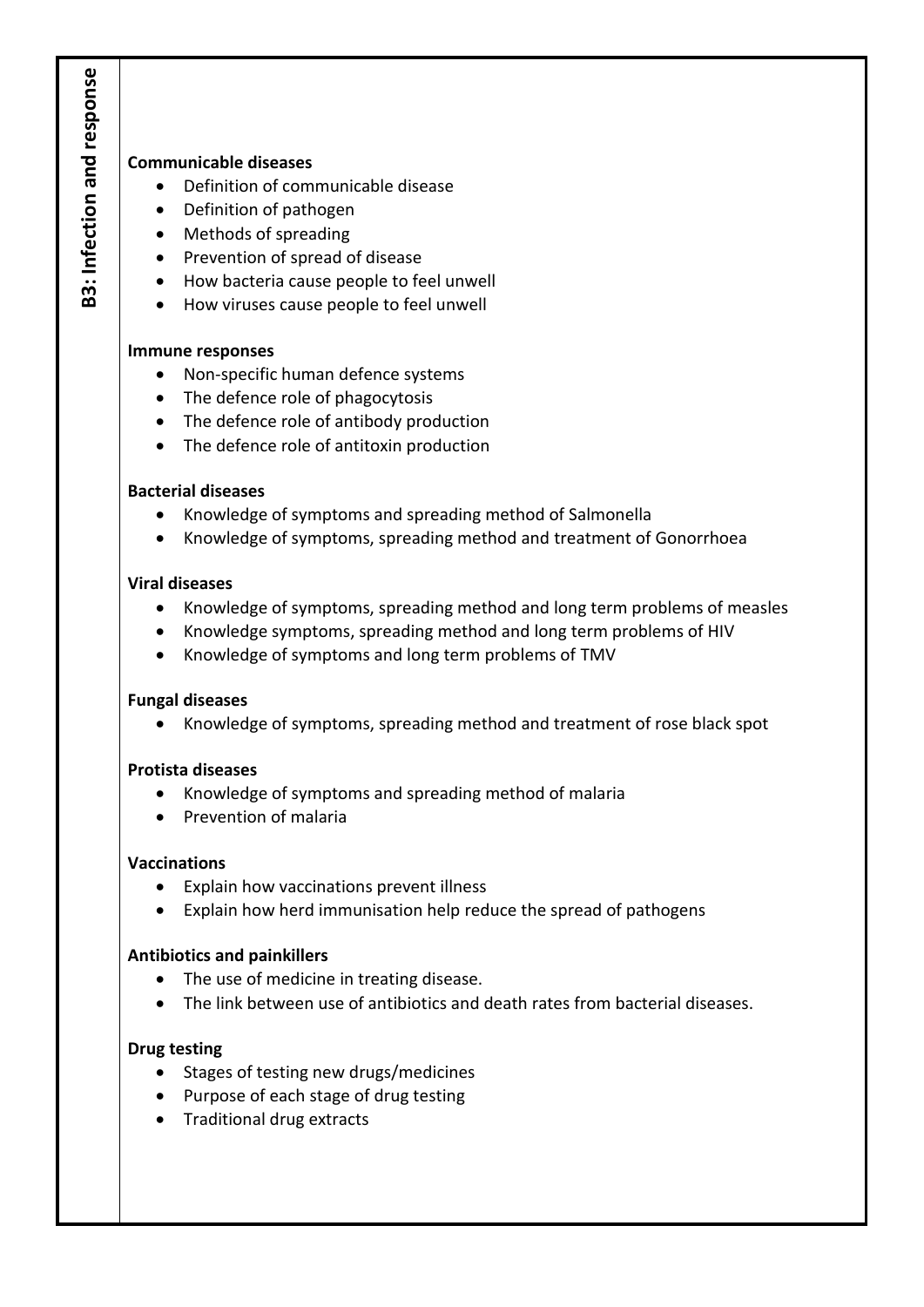### **Photosynthesis**

**B4: Bioenergetics**

**B4: Bioenergetics** 

- Word and symbol equations
- Type of chemical reaction
- Effect of light intensity on the rate of photosynthesis
- **Effect of carbon dioxide concentration on the rate of photosynthesis**
- Effect of the amount of chlorophyll on the rate of photosynthesis
- Limiting factors linked to greenhouses
- Use of glucose in plants

**RP6: Rate of photosynthesis** - investigate the effect of light intensity on the rate of photosynthesis using an aquatic organism such as pondweed

- Calculate rates of photosynthesis
- Plot graphs on rate of photosynthesis
- Interpret graphs on limiting factors

#### **Respiration**

- Type of reaction
- Importance of respiration
- Comparison between aerobic and anaerobic respiration
- Word and chemical equation for aerobic respiration
- Word equation for anaerobic respiration
- Word equation for anaerobic respiration in plant and yeast cells
- Use of anaerobic respiration

#### **The effect of exercise**

- Response of the heart and lungs during exercise
- The importance of these responses
- Definition of metabolism
- Synthesis that occurs during metabolism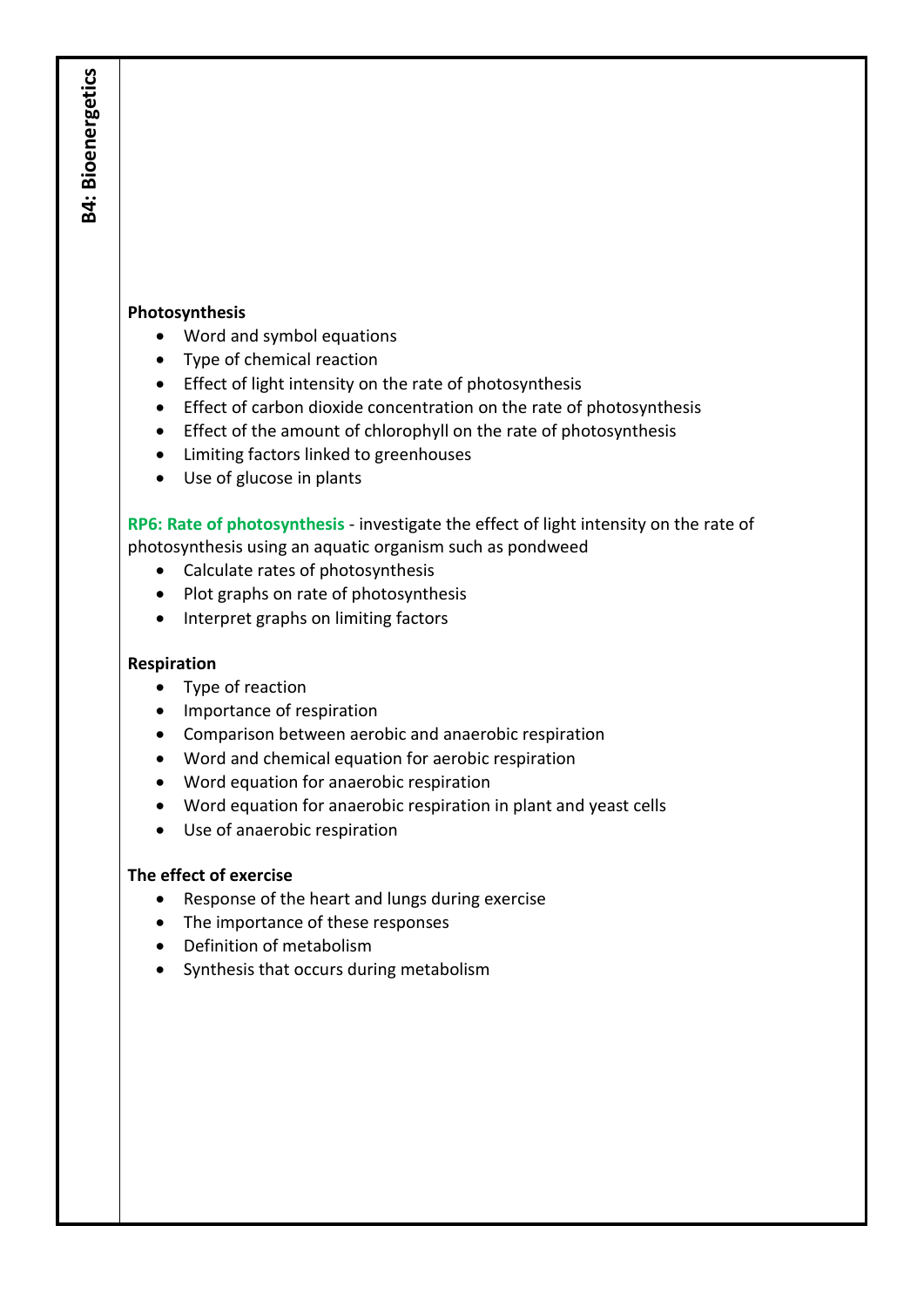### **Homeostasis basics and negative feedback**

- Examples of conditions that need to be controlled in the body
- How the body responses to control body temperature
- The roles of thyroxin and adrenaline

#### **Human nervous system**

- Key-terms: stimulus, receptor, coordinator, effector, response
- Structure of the nervous system
- Purpose of the nervous system
- Pathway of a voluntary nervous response
- Purpose of a voluntary nervous response

#### **Human reflexes**

- Key terms: stimulus, receptor, coordinator, effector, response
- Structure of the reflex arc
- Pathway of a reflex response
- Purpose of reflex actions

**RP7: Reaction time -** Plan and carry out an investigation into the effect of a factor on human reaction time.

- Know how to use the ruler drop test to test the nervous response of a person
- Link data collected to expected results
- Make conclusion from the data collected

#### **Human endocrine system**

- Principles of hormonal coordination and control
- Position of structures of the endocrine systems (pituitary glands, pancreas, thyroid, adrenal gland, ovary, testes)
- Role of each of these structures

#### **Controlling blood glucose & diabetes**

- Body responses to unbalanced blood glucose
- Role of insulin in controlling blood glucose
- Comparing the causes, symptom & treatment for Type 1 and Type 2 diabetes

#### **Hormones and the menstrual cycle**

- The role of hormones in controlling the menstrual cycle
- The role of hormones in puberty
- The roles of LH, FSH & Progesterone

#### **Using hormones for contraception and to treat infertility**

- Methods of contraception
- Using hormones (FSH & LH) in IVF
- The advantages & disadvantages of using hormones for treating infertility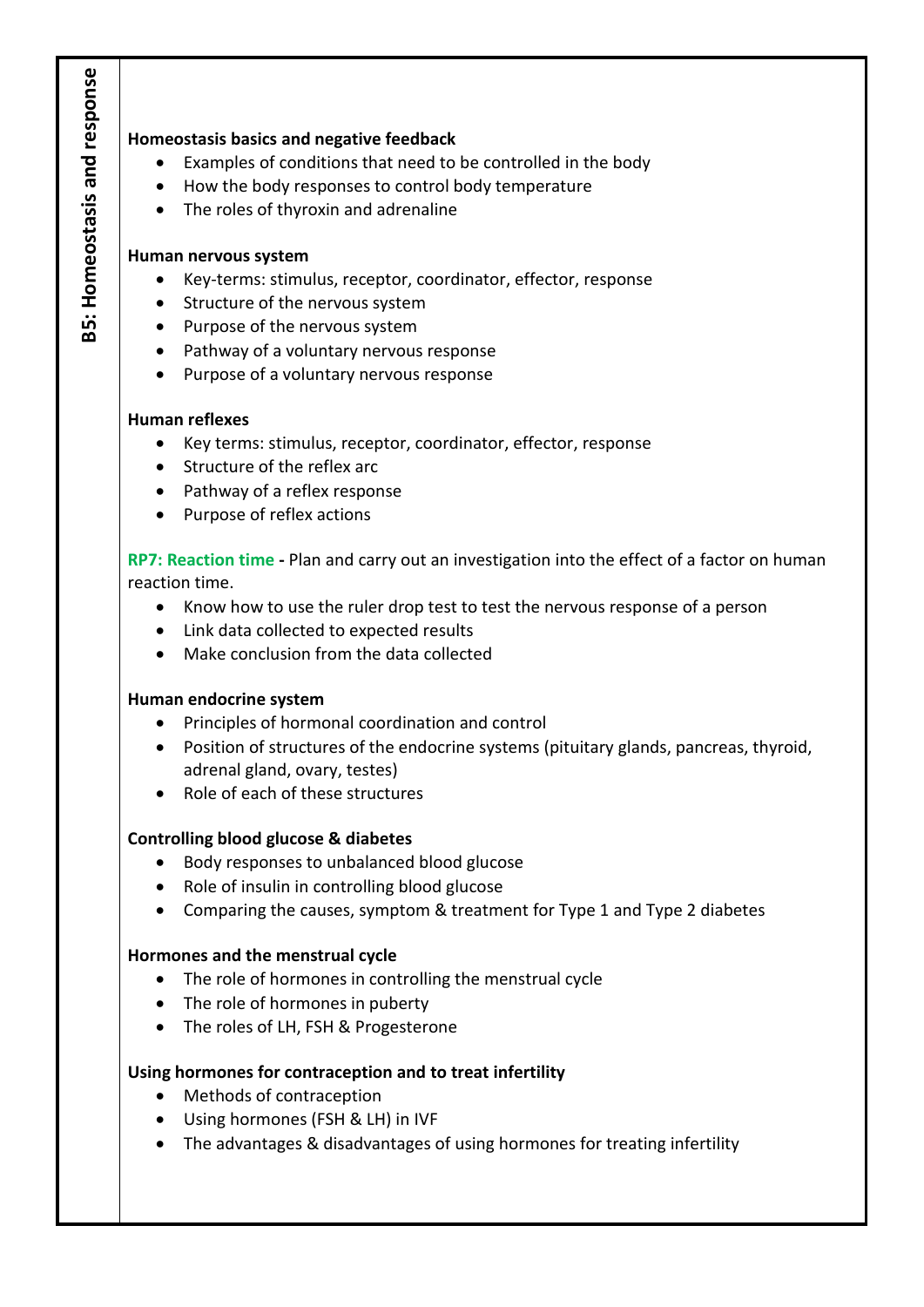## **Classification of living organisms**

- Linnaeus classification
- Developments in classification
- Evidence to support classification systems
- 'Three-domain system'

## **Reproduction and meiosis**

- Differences between sexual and asexual reproduction
- Stages of meiosis

## **DNA and the genomes**

- Structure of DNA
- Key-term: DNA, genome, gene, chromosome
- The importance of understanding the human genome

## **Genetic inheritance**

- Key-terms: gamete, chromosomes, gene, allele, dominant, recessive, homozygous, heterozygous, genotype, phenotype.
- Monogenetic traits vs polygenetic traits

## **Inherited disorders and sex determination**

- Knowledge of polydactyly & cystic fibrosis
- Ethics of embryo screening for inherited disorders
- Sex determination chromosome pairs

## **Predicting inheritance**

- Characteristics shown by heterozygous, homozygous dominant and homozygous recessive genotypes
- Predicting inheritance using punnet squares
- Interpreting family tree diagrams

## **Selective breeding**

- Impact of selective breeding
- Process of selective breeding
- Advantages and disadvantages of selective breeding

## **Genetic engineering**

- Process of genetic engineering
- Advantages and disadvantages of genetic engineering
- Ethics of genetic engineering

## **Evolution (natural selection)**

- Theory of natural selection
- Linking natural selection to resistant bacteria
- MRSA

## **Fossils and extinction**

- How fossils are formed
- Factors that cause animals to become extent
- How fossil evidence gives proof to evolutional theories